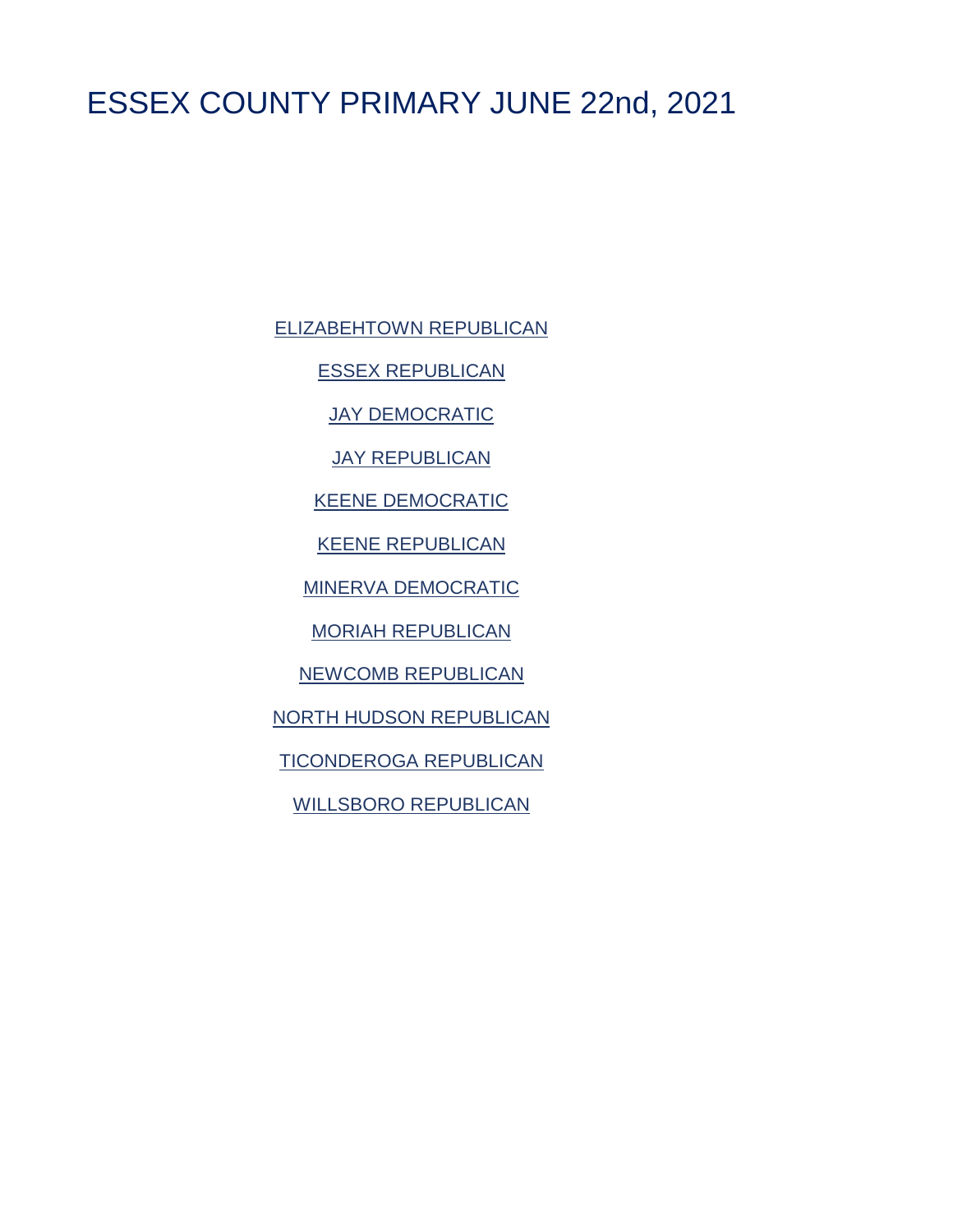## <span id="page-1-0"></span>Essex County - Town of **ELIZABETHTOWN**

|                                                                                                     |    |   |   |   |              | <switchboard></switchboard> |  |
|-----------------------------------------------------------------------------------------------------|----|---|---|---|--------------|-----------------------------|--|
| Dept of Public Works Superintenden 1st District 2nd District 3rd District 4th District 5th District |    |   |   |   | 6th District | <b>Total all Districts</b>  |  |
| <b>Michael Drew (REP)</b>                                                                           | 53 |   |   |   |              | 53                          |  |
| <b>Michael J. McGinn (REP)</b>                                                                      | 36 |   |   |   |              | 36                          |  |
|                                                                                                     |    |   |   |   |              | 0                           |  |
|                                                                                                     |    |   |   |   |              | 0                           |  |
|                                                                                                     |    |   |   |   |              |                             |  |
|                                                                                                     |    |   |   |   |              | 0                           |  |
|                                                                                                     |    |   |   |   |              | 0                           |  |
|                                                                                                     |    |   |   |   |              | 0                           |  |
| <b>Blank</b>                                                                                        |    |   |   |   |              | 0                           |  |
| Void                                                                                                |    |   |   |   |              | 0                           |  |
| <b>Total Votes Cast For This Office</b>                                                             | 89 | 0 | 0 | O |              | 89                          |  |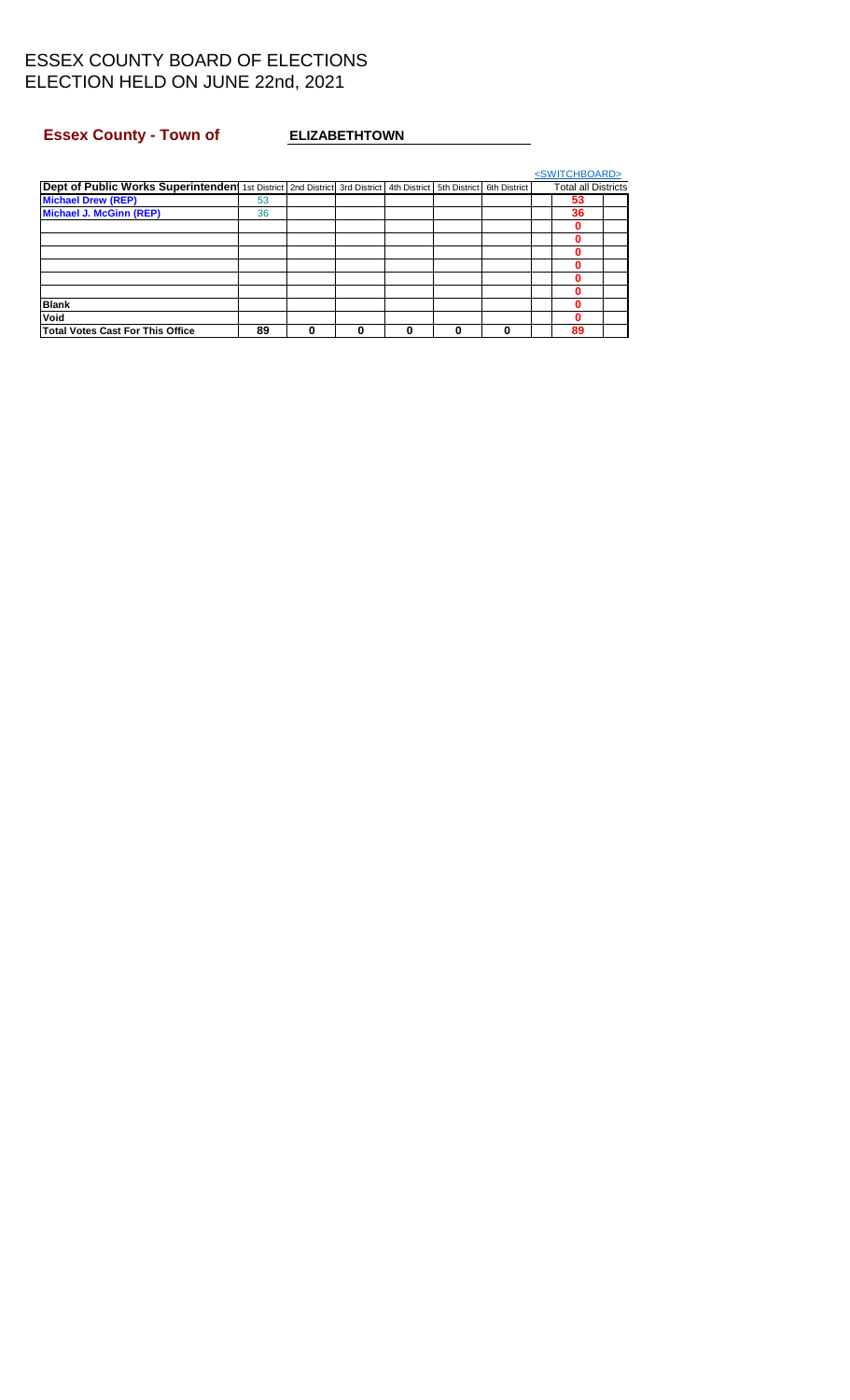## <span id="page-2-0"></span>Essex County - Town of **ESSEX ESSEX**

|                                         |              |                                            |              |              |              |              | <switchboard></switchboard> |                            |  |
|-----------------------------------------|--------------|--------------------------------------------|--------------|--------------|--------------|--------------|-----------------------------|----------------------------|--|
| Town Clerk/Tax Collector                |              | 1st District   2nd District   3rd District |              | 4th District | 5th District | 6th District |                             | <b>Total all Districts</b> |  |
| <b>Alicia Kelly (REP)</b>               | 13           | 15                                         |              |              |              |              |                             | 28                         |  |
| <b>Patricia K. Gardner (REP)</b>        | 12           | 8                                          |              |              |              |              |                             | 20                         |  |
|                                         |              |                                            |              |              |              |              |                             | $\bf{0}$                   |  |
|                                         |              |                                            |              |              |              |              |                             | 0                          |  |
|                                         |              |                                            |              |              |              |              |                             | 0                          |  |
|                                         |              |                                            |              |              |              |              |                             | 0                          |  |
|                                         |              |                                            |              |              |              |              |                             | U                          |  |
|                                         |              |                                            |              |              |              |              |                             | 0                          |  |
| <b>Blank</b>                            |              |                                            |              |              |              |              |                             | 0                          |  |
| Void                                    |              |                                            |              |              |              |              |                             | 0                          |  |
| <b>Total Votes Cast For This Office</b> | 25           | 23                                         | $\bf{0}$     | 0            | $\bf{0}$     | $\bf{0}$     |                             | 48                         |  |
|                                         |              |                                            |              |              |              |              |                             |                            |  |
| <b>Superintendent of Highways</b>       | 1st District | 2nd District                               | 3rd District | 4th District | 5th District | 6th District |                             | <b>Total all Districts</b> |  |
| <b>Marshall A. Crowningshield (REP)</b> | 9            | 6                                          |              |              |              |              |                             | 15                         |  |
| <b>Bradley C. French (REP)</b>          | 16           | 17                                         |              |              |              |              |                             | 33                         |  |
|                                         |              |                                            |              |              |              |              |                             | 0                          |  |
|                                         |              |                                            |              |              |              |              |                             | 0                          |  |
|                                         |              |                                            |              |              |              |              |                             | 0                          |  |
|                                         |              |                                            |              |              |              |              |                             | U                          |  |
|                                         |              |                                            |              |              |              |              |                             | 0                          |  |
|                                         |              |                                            |              |              |              |              |                             | 0                          |  |
| <b>Blank</b>                            |              |                                            |              |              |              |              |                             | 0                          |  |
| Void                                    |              |                                            |              |              |              |              |                             | 0                          |  |
| <b>Total Votes Cast For This Office</b> | 25           | 23                                         | 0            | 0            | 0            | 0            |                             | 48                         |  |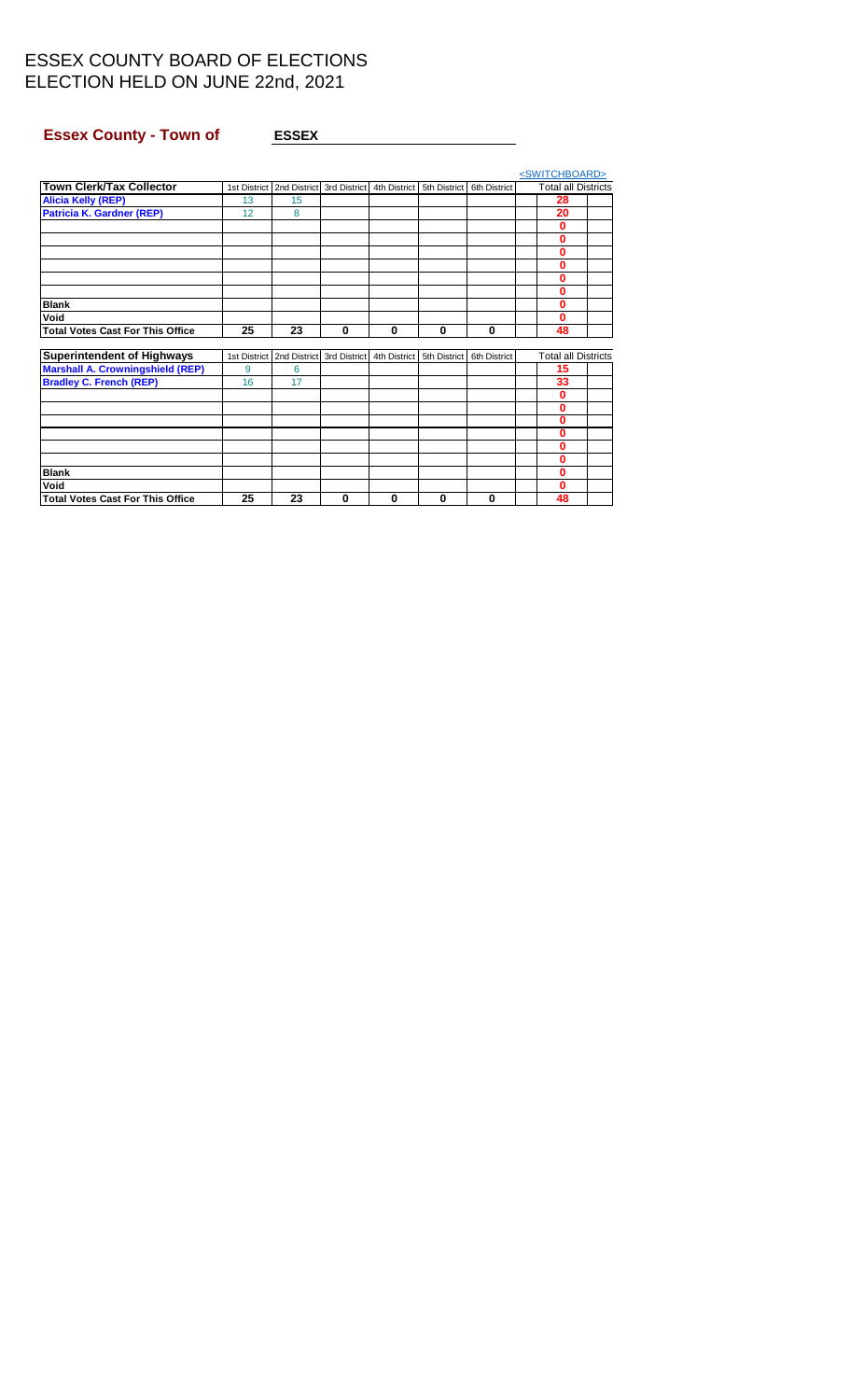## <span id="page-3-0"></span>Essex County - Town of JAY JAY

| <b>Supervisor</b>                       |     | 1st District   2nd District   3rd District |   | 4th District | 5th District | 6th District | <b>Total all Districts</b> |  |
|-----------------------------------------|-----|--------------------------------------------|---|--------------|--------------|--------------|----------------------------|--|
| <b>Archie R. Depo (DEM)</b>             | 38  | 20                                         |   |              |              |              | 58                         |  |
| <b>Matthew J. Stanley (DEM)</b>         | 81  | 34                                         |   |              |              |              | 115                        |  |
|                                         |     |                                            |   |              |              |              |                            |  |
|                                         |     |                                            |   |              |              |              |                            |  |
|                                         |     |                                            |   |              |              |              |                            |  |
|                                         |     |                                            |   |              |              |              |                            |  |
|                                         |     |                                            |   |              |              |              |                            |  |
|                                         |     |                                            |   |              |              |              |                            |  |
| <b>Blank</b>                            |     |                                            |   |              |              |              | ŋ                          |  |
| Void                                    |     |                                            |   |              |              |              |                            |  |
| <b>Total Votes Cast For This Office</b> | 120 | 54                                         | 0 | 0            | 0            | 0            | 174                        |  |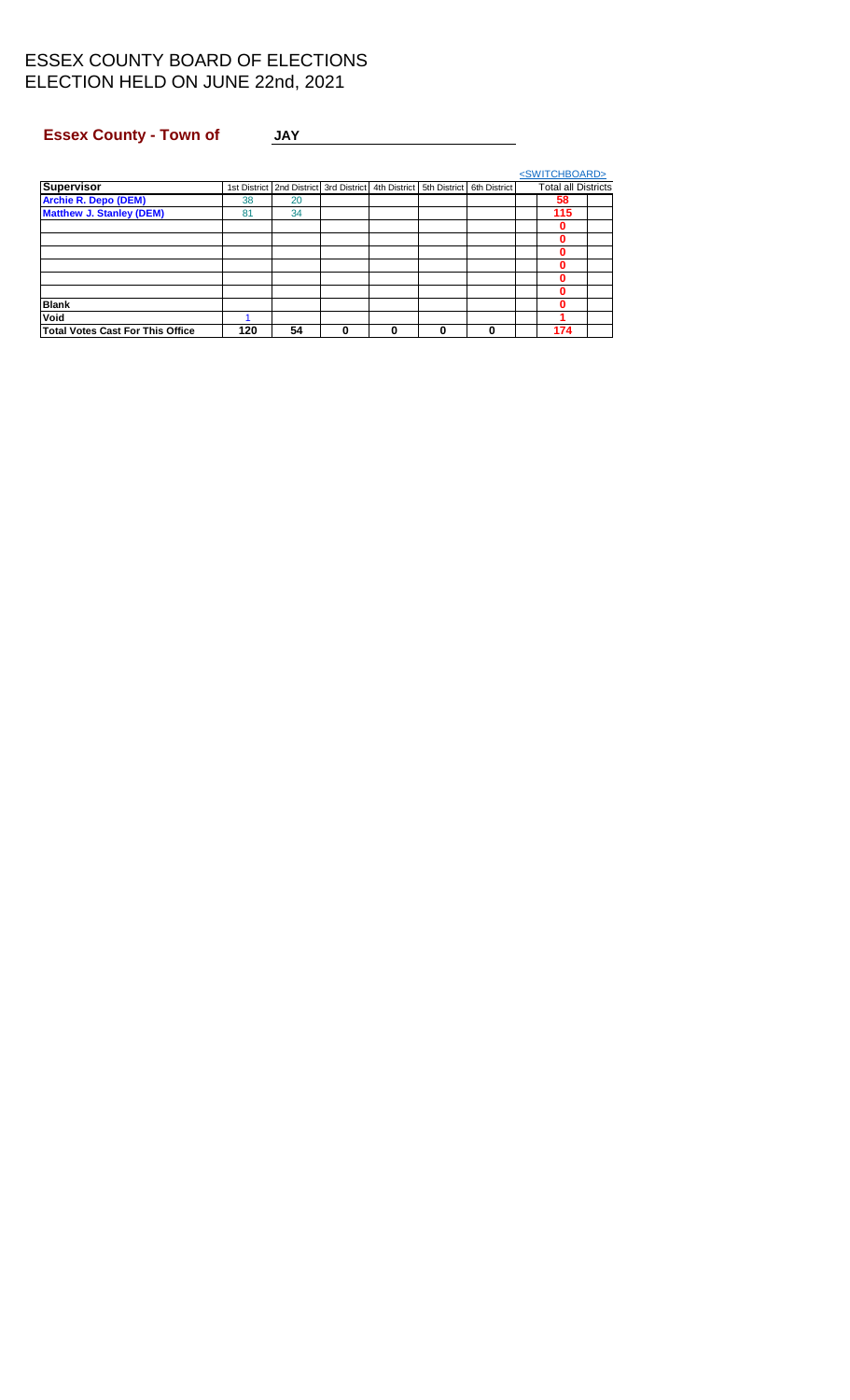## <span id="page-4-0"></span>Essex County - Town of JAY JAY

| <b>Superintendent of Highways</b>       |     | 1st District   2nd District   3rd District |   | 4th District | 5th District | 6th District | <b>Total all Districts</b> |
|-----------------------------------------|-----|--------------------------------------------|---|--------------|--------------|--------------|----------------------------|
| John R. Roy Sr (REP)                    | 8   | 2                                          |   |              |              |              | 10                         |
| <b>Kevin C. Lincoln (REP)</b>           | 93  | 37                                         |   |              |              |              | 130                        |
|                                         |     |                                            |   |              |              |              |                            |
|                                         |     |                                            |   |              |              |              |                            |
|                                         |     |                                            |   |              |              |              |                            |
|                                         |     |                                            |   |              |              |              |                            |
|                                         |     |                                            |   |              |              |              |                            |
|                                         |     |                                            |   |              |              |              |                            |
| <b>Blank</b>                            |     |                                            |   |              |              |              |                            |
| Void                                    |     |                                            |   |              |              |              |                            |
| <b>Total Votes Cast For This Office</b> | 101 | 39                                         | 0 | 0            | 0            | 0            | 140                        |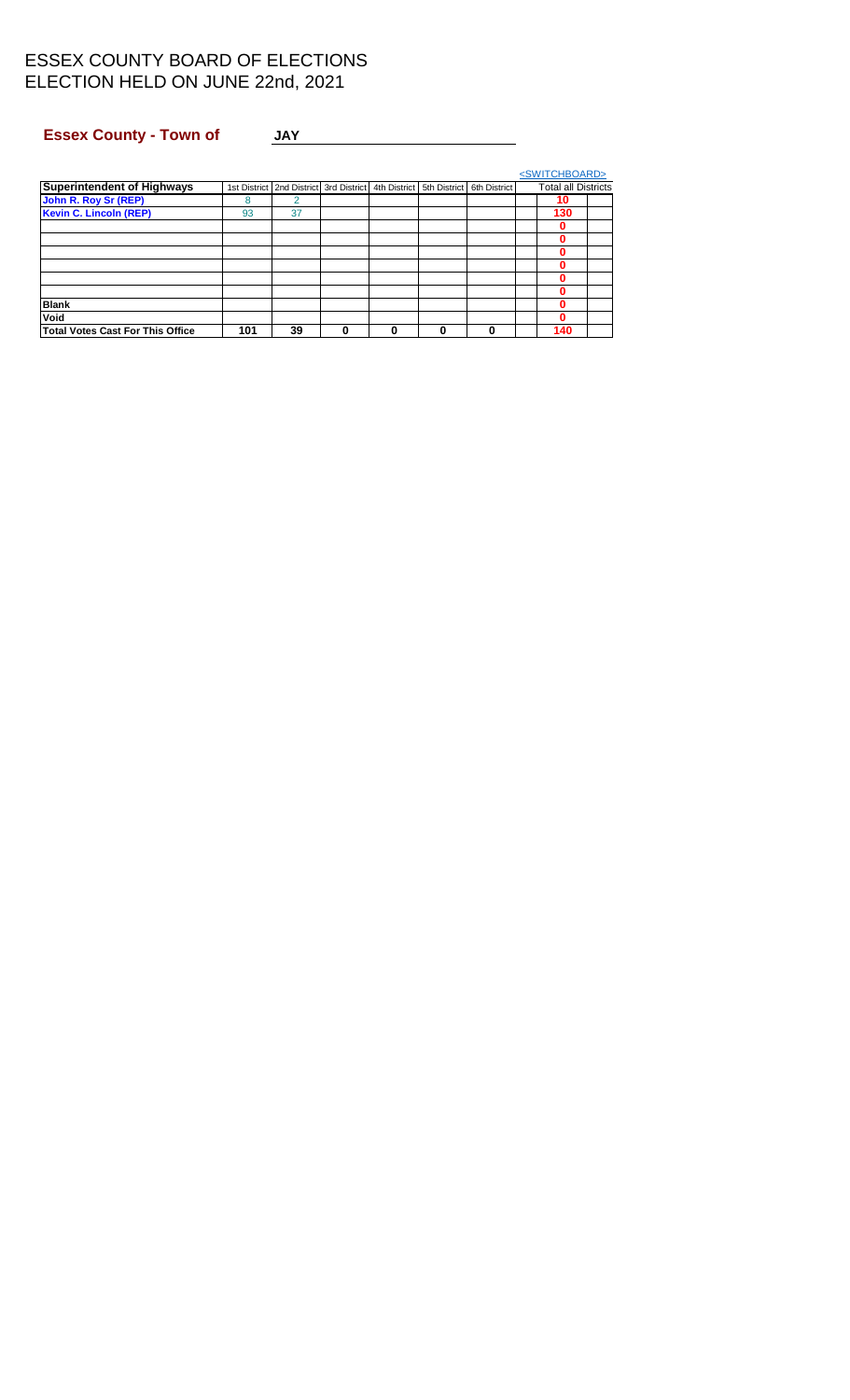## <span id="page-5-0"></span>**Essex County - Town of KEENE KEENE**

|                                         |              |              |              |              |              |              | <switchboard></switchboard> |  |
|-----------------------------------------|--------------|--------------|--------------|--------------|--------------|--------------|-----------------------------|--|
| Supervisor                              | 1st District | 2nd District | 3rd District | 4th District | 5th District | 6th District | <b>Total all Districts</b>  |  |
| <b>Joe Pete Wilson (DEM)</b>            | 93           | 77           |              |              |              |              | 170                         |  |
| <b>Cori-Anne Favro (DEM)</b>            | 57           | 33           |              |              |              |              | 90                          |  |
|                                         |              |              |              |              |              |              | $\bf{0}$                    |  |
|                                         |              |              |              |              |              |              | $\bf{0}$                    |  |
|                                         |              |              |              |              |              |              | $\bf{0}$                    |  |
|                                         |              |              |              |              |              |              | 0                           |  |
|                                         |              |              |              |              |              |              | 0                           |  |
|                                         |              |              |              |              |              |              | 0                           |  |
| <b>Blank</b>                            | 1            |              |              |              |              |              |                             |  |
| Void                                    |              |              |              |              |              |              | 0                           |  |
| <b>Total Votes Cast For This Office</b> | 151          | 110          | $\bf{0}$     | 0            | $\Omega$     | $\bf{0}$     | 261                         |  |
|                                         |              |              |              |              |              |              |                             |  |
| Town Councilman                         | 1st District | 2nd District | 3rd District | 4th District | 5th District | 6th District | <b>Total all Districts</b>  |  |
| <b>Robert M. Biesemeyer (DEM)</b>       | 88           | 60           |              |              |              |              | 148                         |  |
| <b>Richard Guy Smith (DEM)</b>          | 16           | 14           |              |              |              |              | 30                          |  |
| <b>Sadie Kaltenbach (DEM)</b>           | 34           | 26           |              |              |              |              | 60                          |  |
| <b>Teresa M. Cheetham-Palen (DEM)</b>   | 126          | 90           |              |              |              |              | 216                         |  |
|                                         |              |              |              |              |              |              | $\bf{0}$                    |  |
|                                         |              |              |              |              |              |              | 0                           |  |
|                                         |              |              |              |              |              |              | 0                           |  |
|                                         |              |              |              |              |              |              | $\bf{0}$                    |  |
| <b>Blank</b>                            | 38           | 30           |              |              |              |              | 68                          |  |
| Void                                    |              |              |              |              |              |              | $\Omega$                    |  |
| <b>Total Votes Cast For This Office</b> | 302          | 220          | 0            | 0            | 0            | $\bf{0}$     | 522                         |  |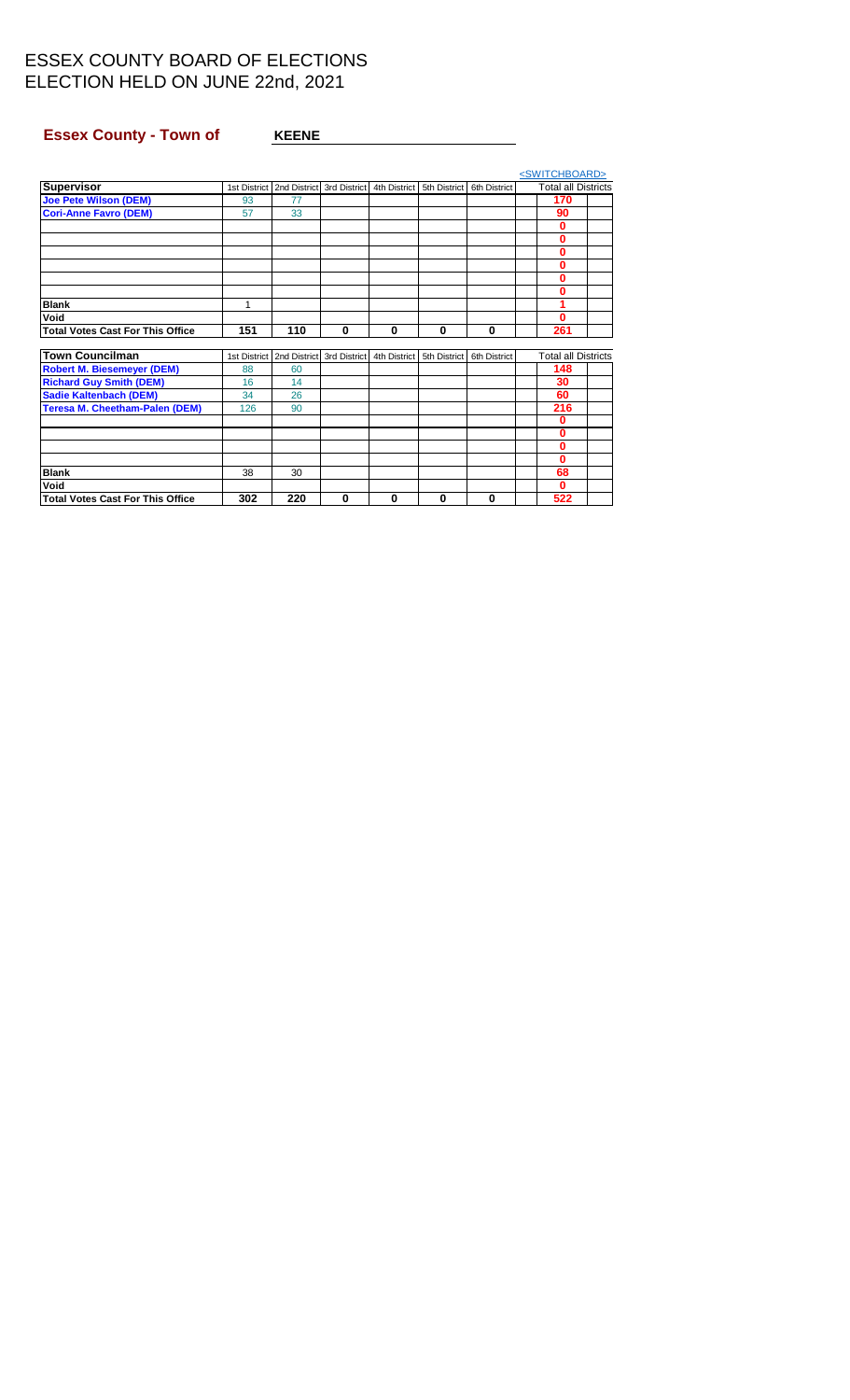## <span id="page-6-0"></span>**Essex County - Town of KEENE KEENE**

|                                         |    |                                                                               |   |              |   |   | <switchboard></switchboard> |  |
|-----------------------------------------|----|-------------------------------------------------------------------------------|---|--------------|---|---|-----------------------------|--|
| <b>Town Clerk</b>                       |    | 1st District 2nd District 3rd District 4th District 5th District 6th District |   |              |   |   | <b>Total all Districts</b>  |  |
| <b>Anna MK Whitney (REP)</b>            | 35 | 10                                                                            |   |              |   |   | 45                          |  |
| <b>Kimberly Ellen Smith (REP)</b>       | 49 | 24                                                                            |   |              |   |   | 73                          |  |
|                                         |    |                                                                               |   |              |   |   |                             |  |
|                                         |    |                                                                               |   |              |   |   |                             |  |
|                                         |    |                                                                               |   |              |   |   |                             |  |
|                                         |    |                                                                               |   |              |   |   |                             |  |
|                                         |    |                                                                               |   |              |   |   |                             |  |
|                                         |    |                                                                               |   |              |   |   |                             |  |
| <b>Blank</b>                            |    |                                                                               |   |              |   |   |                             |  |
| Void                                    |    |                                                                               |   |              |   |   |                             |  |
| <b>Total Votes Cast For This Office</b> | 84 | 35                                                                            | 0 | $\mathbf{0}$ | 0 | 0 | 119                         |  |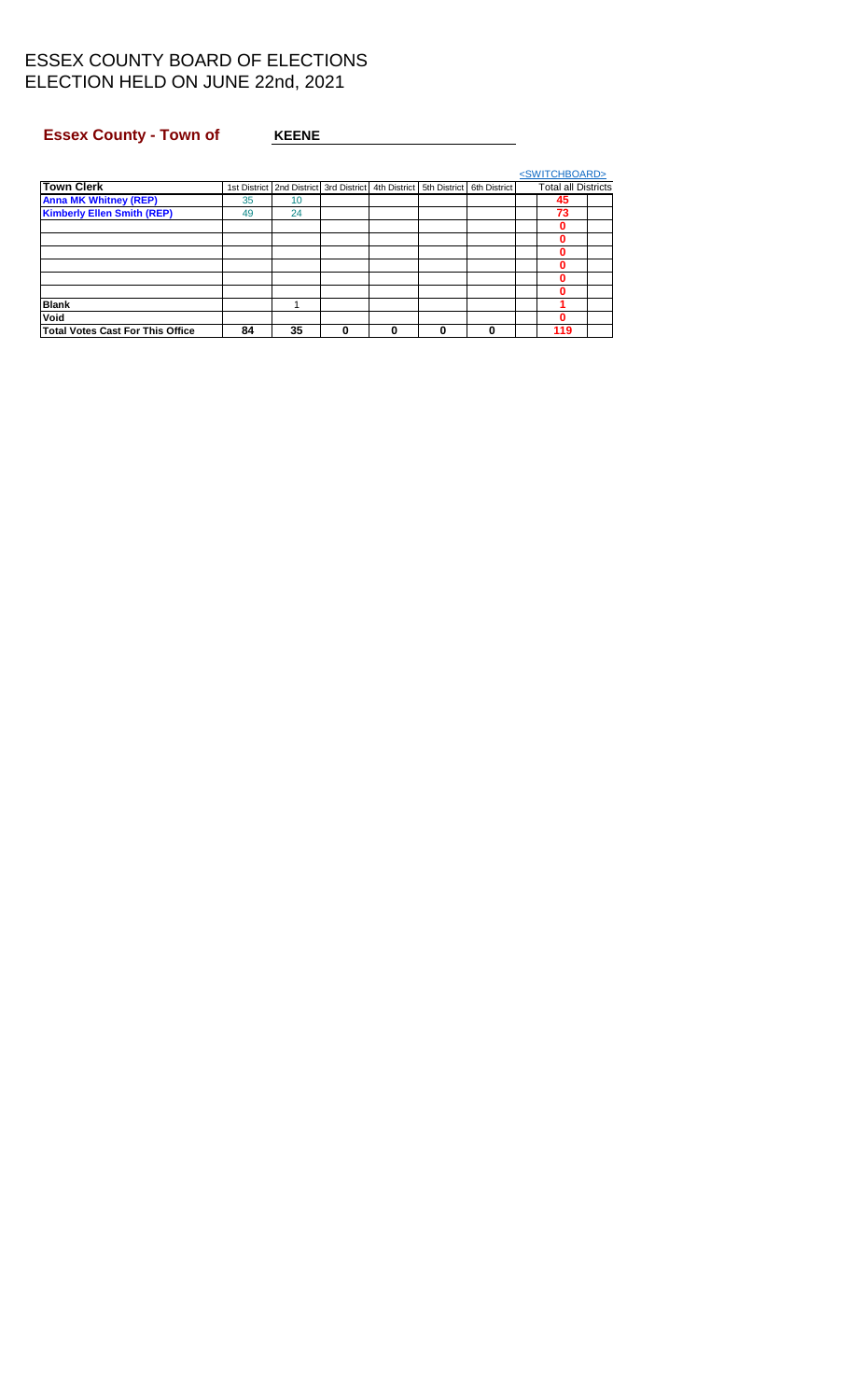## <span id="page-7-0"></span>Essex County - Town of MINERVA **MINERVA**

|                                         |    |                                            |   |                           |   |              | <switchboard></switchboard> |  |
|-----------------------------------------|----|--------------------------------------------|---|---------------------------|---|--------------|-----------------------------|--|
| <b>Supervisor</b>                       |    | 1st District   2nd District   3rd District |   | 4th District 5th District |   | 6th District | <b>Total all Districts</b>  |  |
| <b>Danae Tucker (DEM)</b>               | 37 |                                            |   |                           |   |              | 37                          |  |
| <b>Stephen R. McNally (DEM)</b>         | 41 |                                            |   |                           |   |              | 41                          |  |
| <b>Write In - Sue Montgomery Corey</b>  |    |                                            |   |                           |   |              |                             |  |
|                                         |    |                                            |   |                           |   |              |                             |  |
|                                         |    |                                            |   |                           |   |              |                             |  |
|                                         |    |                                            |   |                           |   |              |                             |  |
|                                         |    |                                            |   |                           |   |              |                             |  |
|                                         |    |                                            |   |                           |   |              |                             |  |
| <b>Blank</b>                            |    |                                            |   |                           |   |              |                             |  |
| Void                                    |    |                                            |   |                           |   |              |                             |  |
| <b>Total Votes Cast For This Office</b> | 80 |                                            | 0 | 0                         | 0 | 0            | 80                          |  |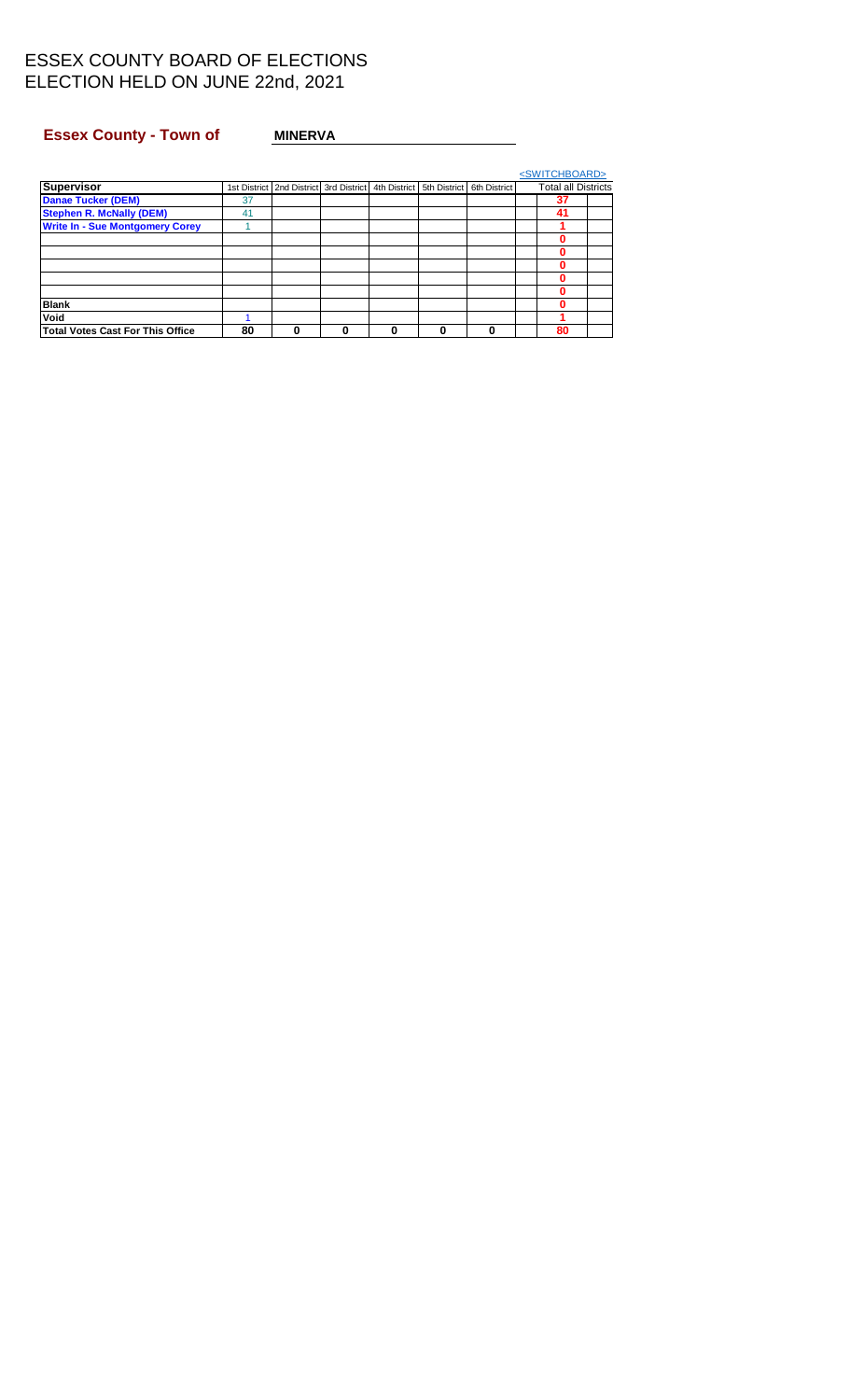## <span id="page-8-0"></span>Essex County - Town of MORIAH

|                                         |    |                             |              |              |              |              | <switchboard></switchboard> |  |
|-----------------------------------------|----|-----------------------------|--------------|--------------|--------------|--------------|-----------------------------|--|
| <b>Assessor</b>                         |    | 1st District   2nd District | 3rd District | 4th District | 5th District | 6th District | <b>Total all Districts</b>  |  |
| Eugene F. Williams Jr (REP)             | 19 | 22                          | 10           | 14           |              |              | 65                          |  |
| <b>Paul Mazzotte (REP)</b>              | 9  | 19                          | 14           | 12           |              |              | 54                          |  |
| Write In - Gary Olcott Jr.              | 6  | 2                           |              |              |              |              | 8                           |  |
| <b>Write In - Paul Salerno</b>          |    |                             |              |              |              |              |                             |  |
|                                         |    |                             |              |              |              |              | 0                           |  |
|                                         |    |                             |              |              |              |              |                             |  |
|                                         |    |                             |              |              |              |              | 0                           |  |
|                                         |    |                             |              |              |              |              |                             |  |
| <b>Blank</b>                            |    |                             |              |              |              |              | 3                           |  |
| Void                                    |    |                             |              |              |              |              | 0                           |  |
| <b>Total Votes Cast For This Office</b> | 36 | 44                          | 24           | 27           | 0            | $\bf{0}$     | 131                         |  |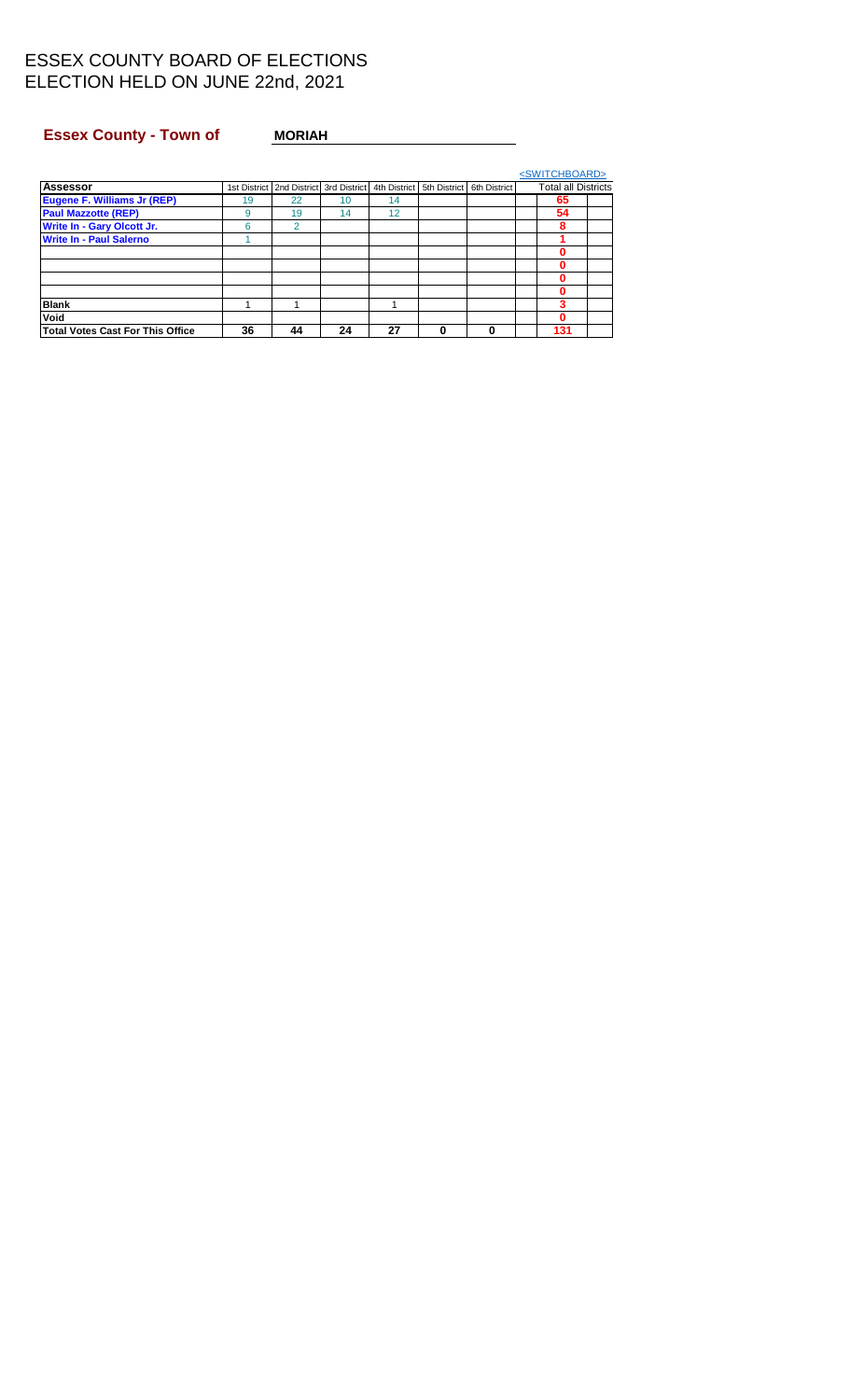## <span id="page-9-0"></span>Essex County - Town of NEWCOMB

|                                         |    |                                                                               |          |   |   |   | <switchboard></switchboard> |  |
|-----------------------------------------|----|-------------------------------------------------------------------------------|----------|---|---|---|-----------------------------|--|
| <b>Superintendent of Highways</b>       |    | 1st District 2nd District 3rd District 4th District 5th District 6th District |          |   |   |   | <b>Total all Districts</b>  |  |
| Norman J. Fifield (REP)                 | 21 |                                                                               |          |   |   |   | 21                          |  |
| <b>Clifford J. Demars (RE)</b>          | 40 |                                                                               |          |   |   |   | 40                          |  |
|                                         |    |                                                                               |          |   |   |   |                             |  |
|                                         |    |                                                                               |          |   |   |   |                             |  |
|                                         |    |                                                                               |          |   |   |   |                             |  |
|                                         |    |                                                                               |          |   |   |   |                             |  |
|                                         |    |                                                                               |          |   |   |   |                             |  |
|                                         |    |                                                                               |          |   |   |   |                             |  |
| <b>Blank</b>                            |    |                                                                               |          |   |   |   |                             |  |
| Void                                    |    |                                                                               |          |   |   |   |                             |  |
| <b>Total Votes Cast For This Office</b> | 62 |                                                                               | $\bf{0}$ | 0 | 0 | 0 | 62                          |  |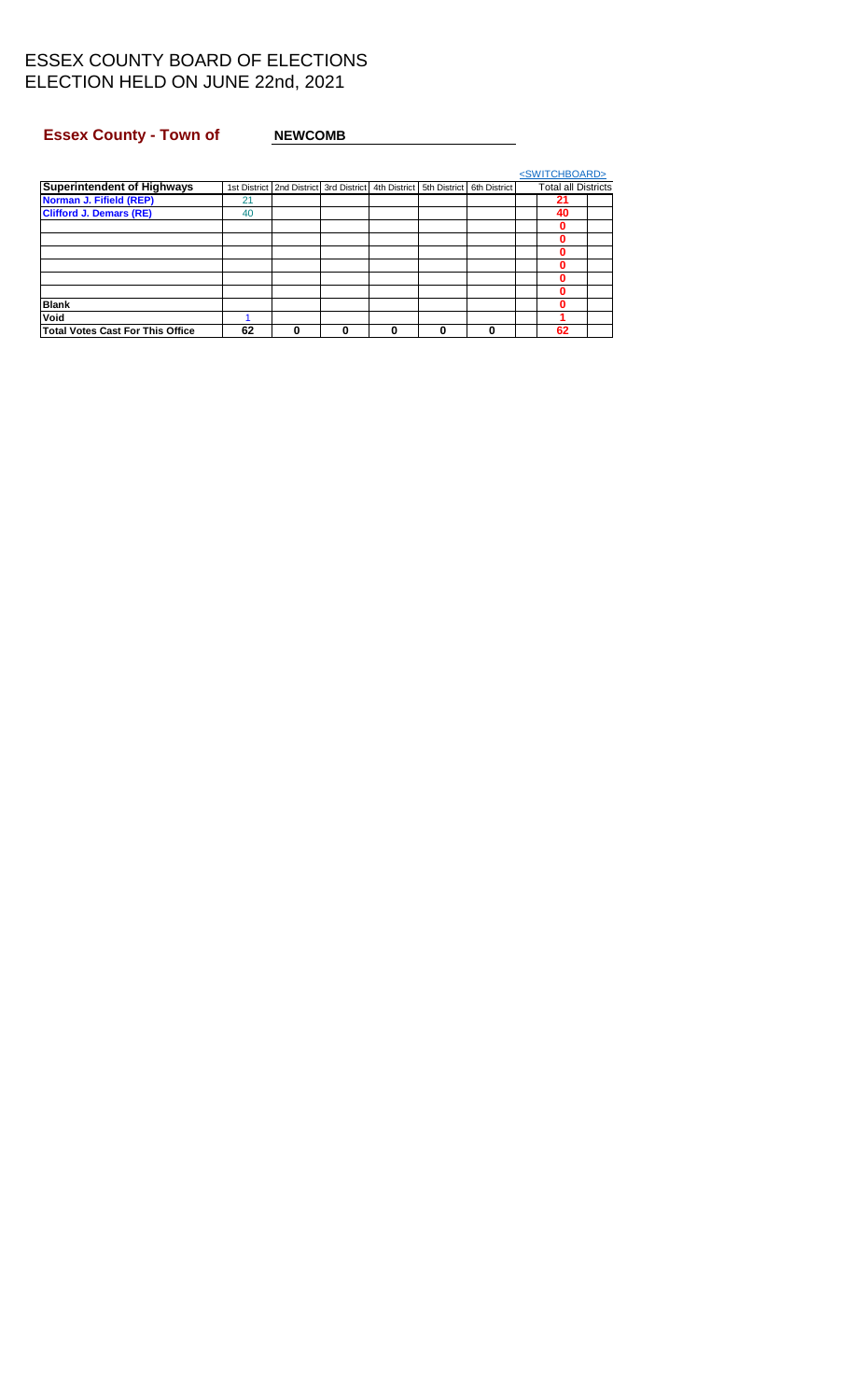## <span id="page-10-0"></span>**Essex County - Town of NORTH HUDSON**

|                                         |                |              |              |              |              |              | <switchboard></switchboard> |  |
|-----------------------------------------|----------------|--------------|--------------|--------------|--------------|--------------|-----------------------------|--|
| <b>Town Justice</b>                     | 1st District   | 2nd District | 3rd District | 4th District | 5th District | 6th District | <b>Total all Districts</b>  |  |
| <b>Jan M. Talarico (REP)</b>            | 29             |              |              |              |              |              | 29                          |  |
| <b>John C. King (REP)</b>               | 22             |              |              |              |              |              | 22                          |  |
| <b>Write In-Deborah Duntley</b>         | $\overline{2}$ |              |              |              |              |              | 2                           |  |
|                                         |                |              |              |              |              |              | 0                           |  |
|                                         |                |              |              |              |              |              | 0                           |  |
|                                         |                |              |              |              |              |              | 0                           |  |
|                                         |                |              |              |              |              |              | 0                           |  |
|                                         |                |              |              |              |              |              | 0                           |  |
| <b>Blank</b>                            | 6              |              |              |              |              |              | 6                           |  |
| Void                                    |                |              |              |              |              |              | 0                           |  |
| <b>Total Votes Cast For This Office</b> | 59             | $\bf{0}$     | $\mathbf 0$  | 0            | $\bf{0}$     | $\bf{0}$     | 59                          |  |
|                                         |                |              |              |              |              |              |                             |  |
| <b>Town Councilman</b>                  | 1st District   | 2nd District | 3rd District | 4th District | 5th District | 6th District | <b>Total all Districts</b>  |  |
| <b>Larry Koller (REP)</b>               | 35             |              |              |              |              |              | 35                          |  |
| <b>Marshall G. Gero (REP)</b>           | 22             |              |              |              |              |              | 22                          |  |
| <b>Brian D. DeZalia (REP)</b>           | 36             |              |              |              |              |              | 36                          |  |
|                                         |                |              |              |              |              |              | $\bf{0}$                    |  |
|                                         |                |              |              |              |              |              | 0                           |  |
|                                         |                |              |              |              |              |              | 0                           |  |
|                                         |                |              |              |              |              |              | 0                           |  |
|                                         |                |              |              |              |              |              | 0                           |  |
| <b>Blank</b>                            | 25             |              |              |              |              |              | 25                          |  |
| Void                                    |                |              |              |              |              |              | $\bf{0}$                    |  |
| <b>Total Votes Cast For This Office</b> | 118            | 0            | 0            | 0            | $\bf{0}$     | 0            | 118                         |  |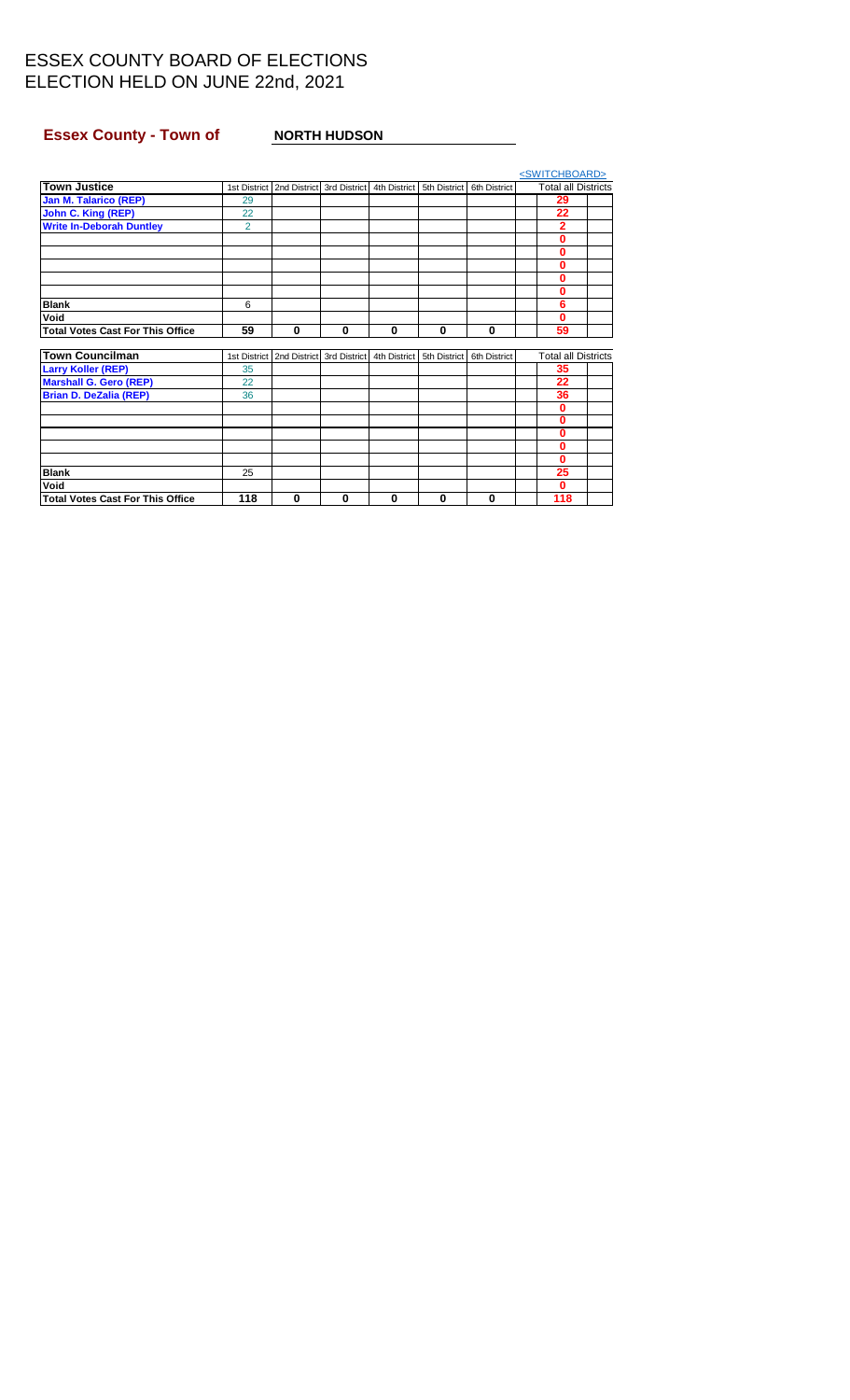## <span id="page-11-0"></span>**Essex County - Town of TICONDEROGA**

|                                         |    |                                            |    |              |              |              | <switchboard></switchboard> |  |
|-----------------------------------------|----|--------------------------------------------|----|--------------|--------------|--------------|-----------------------------|--|
| Supervisor                              |    | 1st District   2nd District   3rd District |    | 4th District | 5th District | 6th District | <b>Total all Districts</b>  |  |
| <b>Mark A. Wright (REP)</b>             | 54 | 77                                         | 43 | 68           | 44           | 31           | 317                         |  |
| <b>Joseph M. Giordano (REP)</b>         | 25 | 22                                         | 22 | 21           | 15           | 9            | 114                         |  |
| <b>Write-In Frank Sheldon</b>           |    |                                            | 1  |              |              |              |                             |  |
|                                         |    |                                            |    |              |              |              | 0                           |  |
|                                         |    |                                            |    |              |              |              | 0                           |  |
|                                         |    |                                            |    |              |              |              | 0                           |  |
|                                         |    |                                            |    |              |              |              | 0                           |  |
|                                         |    |                                            |    |              |              |              | 0                           |  |
| <b>Blank</b>                            |    | 1                                          |    |              |              |              |                             |  |
| Void                                    |    |                                            |    |              |              |              | 0                           |  |
| <b>Total Votes Cast For This Office</b> | 79 | 100                                        | 66 | 89           | 59           | 40           | 433                         |  |
|                                         |    |                                            |    |              |              |              |                             |  |
| <b>Town Justice</b>                     |    | 1st District   2nd District   3rd District |    | 4th District | 5th District | 6th District | <b>Total all Districts</b>  |  |
| <b>Philippe R. LaPerle (REP)</b>        | 42 | 56                                         | 29 | 53           | 33           | 26           | 239                         |  |
| <b>Mark Russell (REP)</b>               | 28 | 33                                         | 31 | 30           | 17           | 13           | 152                         |  |
|                                         |    |                                            |    |              |              |              | 0                           |  |
|                                         |    |                                            |    |              |              |              | 0                           |  |
|                                         |    |                                            |    |              |              |              | 0                           |  |
|                                         |    |                                            |    |              |              |              | 0                           |  |
|                                         |    |                                            |    |              |              |              | 0                           |  |
|                                         |    |                                            |    |              |              |              | $\bf{0}$                    |  |
| <b>Blank</b>                            | 9  | 11                                         | 6  | 6            | 9            | 1            | 42                          |  |
| Void                                    |    |                                            |    |              |              |              | $\Omega$                    |  |
| <b>Total Votes Cast For This Office</b> | 79 | 100                                        | 66 | 89           | 59           | 40           | 433                         |  |